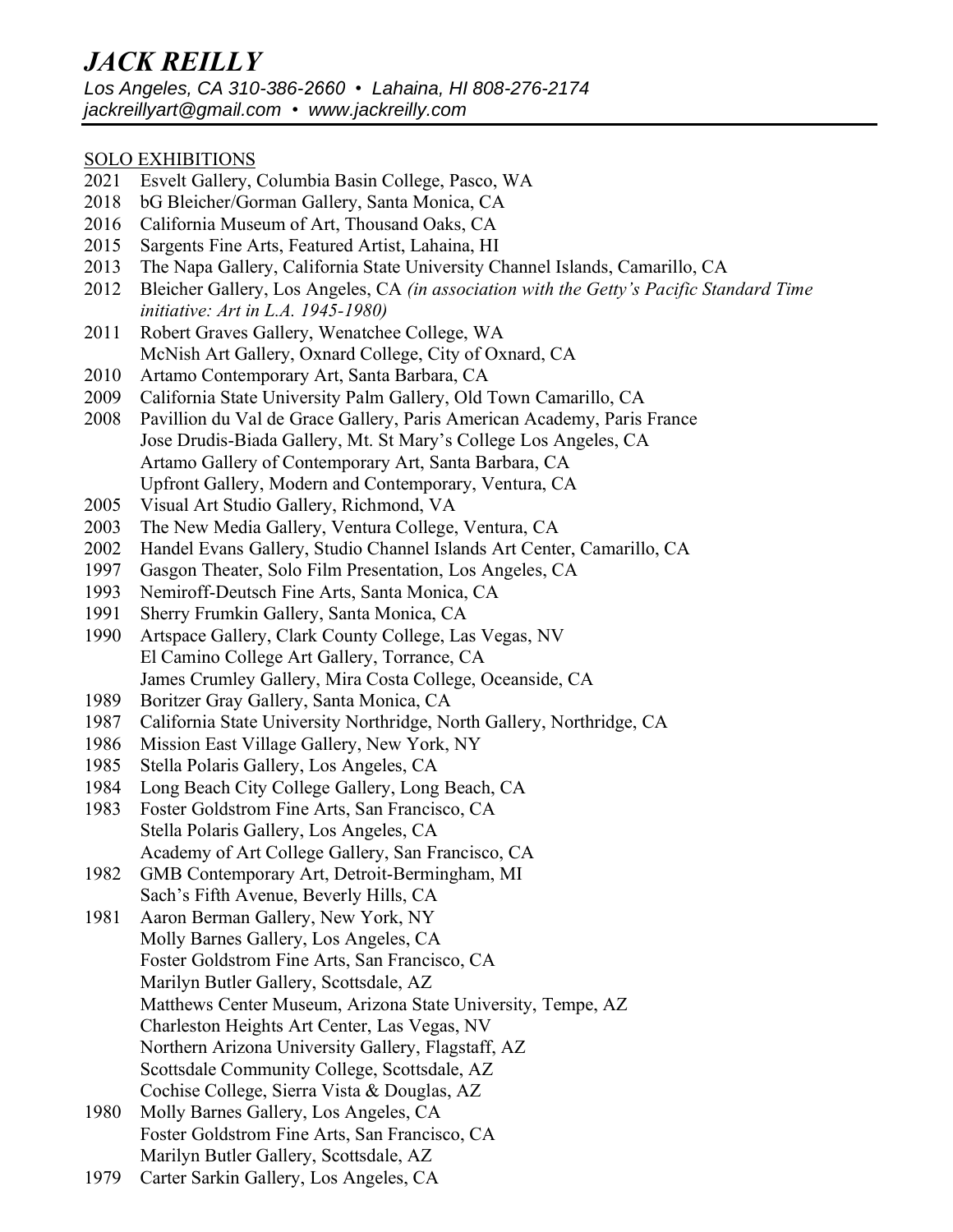# GROUP EXHIBITIONS

| 2022 | High Contrast, Trolley Barn Gallery, Poughkeepsie, NY                                    |
|------|------------------------------------------------------------------------------------------|
|      | Brilliance of Now, Simperman-Hamakua Galleries, Kahilu Theatre, Waimea, HI               |
| 2021 | NTF Art: Fresh Mint, bG Gallery, Santa Monica, CA                                        |
|      | All Abstract, 311 Gallery, Raleigh, NC                                                   |
|      | Heroes, bG Gallery, Santa Monica, CA                                                     |
|      | Summer View, Upside Gallery, Melbourne, FL                                               |
|      | Purely Abstract, Las Lagunas Gallery, Laguna Beach, CA                                   |
|      | The Art of Caring, Susan Rogers Areggor Gallery, The Arts at Marks, Honolulu, HI         |
| 2020 | Love in the Time of Corona: A Social Distancing Exhibition, bG Gallery, Santa Monica, CA |
|      | Abstract Only, Wailoa Arts & Cultural Center, Hilo, HI                                   |
|      | Mixed Media 2020, Core New Art Space, Denver, CO                                         |
|      | Below the Surface, Broome Library Gallery, California State University CI, Camarillo, CA |
|      | Plein Air Perspectives, Wailoa Arts & Cultural Center, Hilo, HI                          |
| 2019 | L.A. Art Show-Modern & Contemporary, bG Gallery, L.A. Convention Center, Los Angeles, CA |
|      | Impressive, Las Laguna Gallery, Laguna Beach, CA                                         |
|      | Gallery Artists-Summer Exhibition, bG Bleicher/Gorman Gallery, Santa Monica, CA          |
|      | The Art of the Nude, Artsy.net, Gallery 33 Contemporary, Chicago, IL                     |
|      | Past from the Present, Art League Rhode Island, Providence, RI                           |
|      | Represented Artists, Gallery 505 Lahaina, Maui, HI                                       |
|      | Ten Year Anniversary Exhibition, bG Bleicher/Gorman Gallery, Santa Monica, CA            |
|      | The Dirty Show, Russell Exhibition Center, Detroit, MI                                   |
| 2018 | L.A. Art Show-Modern & Contemporary, bG Gallery, L.A. Convention Center, Los Angeles, CA |
|      | MidSummer Art, Waiola Arts & Cultural Center, Hilo, HI                                   |
|      | b.G. Bleicher/Gorman Gallery Anniversary Salon Exhibition, Santa Monica, CA              |
|      | Gallery Artists, Gallerie 505, Lahaina, Maui, HI                                         |
| 2017 | Imagine Fine Art Expo, Wailoa Arts & Cultural Center, Hilo, HI                           |
|      | Abstraction Remixed, Juanita Salazar Lowe Gallery, Imperial Valley College, CA           |
|      | L.A. Art Show-Modern & Contemporary, bG Gallery, L.A. Convention Center, Los Angeles, CA |
|      | Hawaii Contemporary Arts, East Hawaii Cultural Center, Hilo. HI                          |
|      | Abstract Only, Wailoa Arts & Cultural Center, Hilo, HI                                   |
|      | 2016 Multi-World, bG Bleicher/Gorman Gallery, Los Angeles, CA                            |
|      | Bill Wyland Gallery, Lahaina, HI                                                         |
|      | Gallery Artists, bG Bleicher/Gorman Los Angeles, CA                                      |
| 2015 | Pretty Polution, bG Bleicher/Gorman Gallery, Los Angeles, CA                             |
|      | Spring Exhibition, Townely Gallery, Laguna Beach, CA                                     |
|      | Sargent Gallery of Fine Art, Lahaina, HI                                                 |
| 2014 | Art of the Spectacular, bG Bleicher/Gorman Gallery, Santa Monica, CA                     |
|      | Represented Artists, Vail International Gallery, Vail, CO                                |
|      | Masters of Illusion, bG Bleicher/Golightly/Gorman Gallery, Santa Monica, CA              |
| 2013 | Ventura Government Center Atrium Gallery, Ventura, CA                                    |
|      | Reflective Visions / Visionary Reflections, CSU International Center, Florence, Italy    |
|      | Arts Geometrica, Artamo Contemporary Art, Santa Barbara, CA                              |
|      | Represented Artists, Vail International Gallery, Vail, CO                                |
|      | Florida Museum of Natural History, Univ. of Florida, Gainsville, FL                      |
|      | The Art of Humor, Bleicher/Golightly/Gorman Gallery, Santa Monica, CA                    |
| 2012 | Los Angeles Modernism, Santa Monica Air Center, Santa Monica, CA                         |
|      | Pensacola Museum of Art, Pensacola, FL                                                   |
|      | Salon Carre,' Artamo Contemporary Art, Santa Barbara, CA                                 |
|      | Pavillion du Val de Grace Gallery, Paris American Academy, Paris France                  |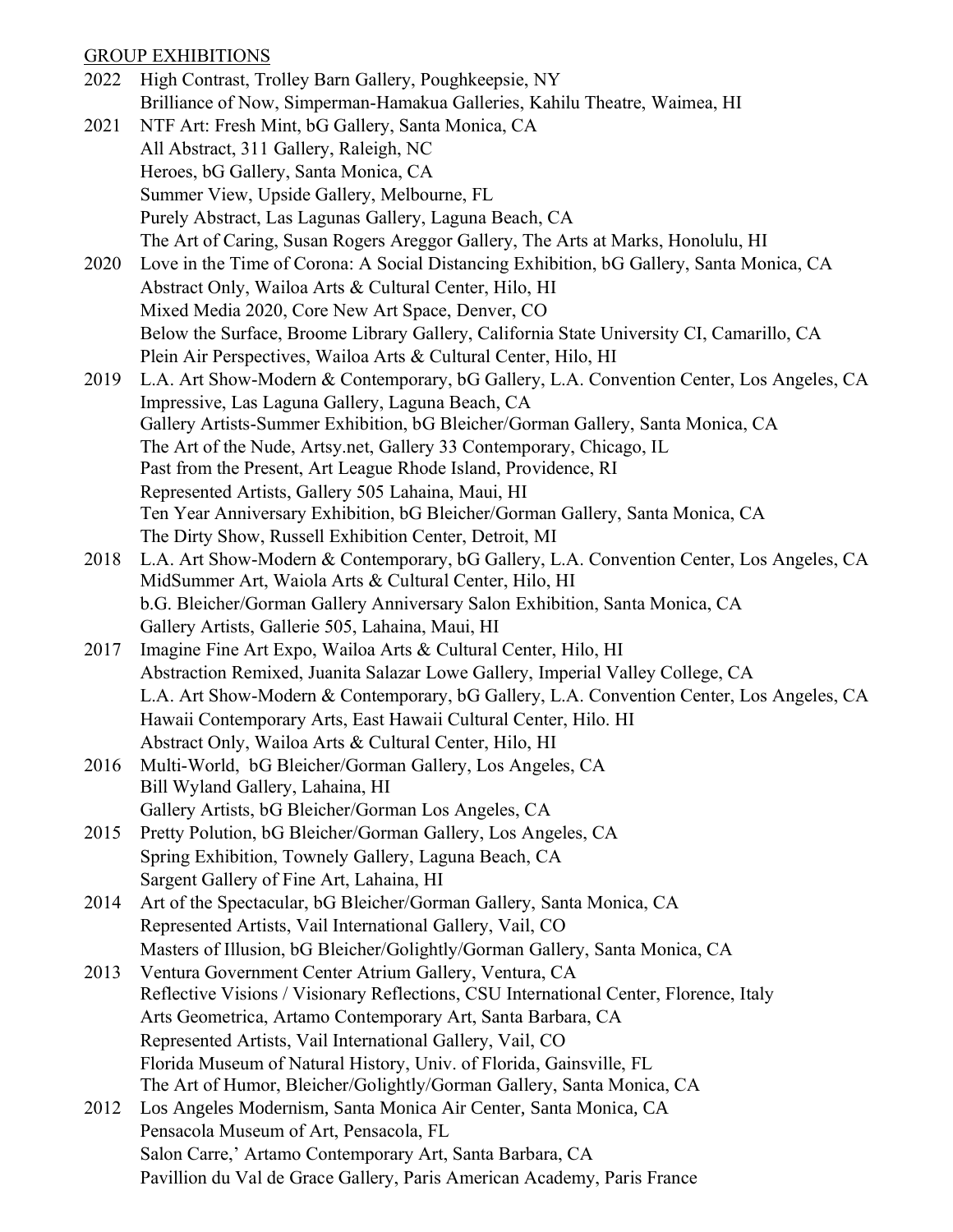Playtime, Bleicher/Golightly/Gorman Gallery, Santa Monica, CA Images and Issues, Broome Gallery, CSU Channel Islands, Camarillo, CA Bleicher Gallery Anniversary Exhibition, Los Angeles, CA Summer Mix, Artamo Contemporary Art, Santa Barbara, CA Start With Art - Gallery Artists, Artamo Contemporary Art, Santa Barbara, CA 2011 Pacific Standard Time group show: Art in L.A. 1945-1980, Bleicher Gallery, LA. CA. Urban Grid, Artamo Gallery, Santa Barbara, CA Eclectic Visions, John Spoor Broome Gallery, CSU Channel Islands, CA 2010 Dreams and Realities, The Loft Gallery, Paso Robles, CA Project 5, Artamo Gallery, Santa Barbara, CA Words as Imagery, John Spoor Broome Library, CSU Channel Islands, Camarillo, CA Gallery Artists: Breaking Away 24/7, Artamo Contemporary Art, Santa Barbara, CA 2009 Inside/Insight L.A., Jose Drudis-Biada Gallery, Mt. St. Mary College, Los Angeles, CA The Non-Objective Object, CSUCI Exhibitions Gallery, Camarillo, CA Preview-Review: Gallery Artists, Artamo Contemporary Art, Santa Barbara, CA 2008 Painting in Shape, Visual Art Studio, Richmond, VA Truth is Stranger than Function, CSUCI John Broome Library, Camarillo, CA Paper Trail, Artamo Contemporary Art, Santa Barbara, CA 2007 Electronics Alive Biennial IV, Scarfone/Hartley Galleries, University of Tampa, FL New Perspectives, California State University Gallery, Camarillo, CA Ebb/Flow, East-West Gallery, Santa Barbara, CA Tenth Anniversary Exhibition, Studio Channel Islands Art Center, Camarillo, CA 2006 Island Passages, The Museum of Ventura County, Ventura, CA Pavillion du Val de Grace Gallery, Paris American Academy, Paris France 2006 Nature / Technology, Jose Drudis-Biada Gallery, Mt. St. Mary College, Los Angeles Something About Music, Buenaventura Gallery, Ventura CA Ventura International Music Festival Artists, Upfront Gallery, Ventura, CA 2005 Electronics Alive III Biennial, Scarfone/Hartlry Gallery, University of Tampa, FL The Fusion Series, Visual Arts Studio, Richmond, VA 2004 Picking up the Pieces, El Camino College, Torrance, CA The Art of Print, Atrium Gallery, Ventura County Government Center, Ventura, CA Tradition & Technology, Handel Evans Gallery, Camarillo, CA Art of Hearts Benefit Auction, TLC Heart Hospice, Agoura Hills, CA Making Art, Artists/Educators, Atrium Gallery, Ventura County Government Center, CA 2003 Electronics Alive II Biennial, Scarfone/Hartley Galleries, University of Tampa, FL. Magnum Opus, Atrium Gallery, Ventura County Government Center. Art of Hearts, Benefit Auction, TLC Heart Hospice, Agoura Hills, CA Brainwash Film and Video Festival, Oakland, CA 2002 NYC Film Festival, Millennium Theater, New York, NY. Kansas City Film Festival, Kansas City, KS. CSUCI Faculty Exhibition, Channel Islands Art Center, Camarillo, CA. 2001 Studio Channel Islands Art Center Invitational, Camarillo, CA. 2000 The Museum Gallery, Artexpo California, San Francisco, CA. 1999 Carnegie Museum of Art, Classic Competition, Oxnard, CA. 1998 Museum of Fine Arts, Florida State University, Tallahassee, FL. Brainwomb at the Roxie Cinema, San Francisco, CA. 1997 Museum of Contemporary Art, Video Poetry, Chicago, IL. International Hamburg Film Festival, Hamburg, Germany. Impakt Festival of Audio/Visual Arts, Utrecht, Netherlands. Taos Talking Pictures, International Film Festival., Taos, NM. The Chicago Guild Complex, Video-Poetry Slam, Chicago, IL. Pacific Coast Film Festival, San Diego, CA.

1996 National Poetry Association, Cinepoem Film Festival, San Francicso, CA.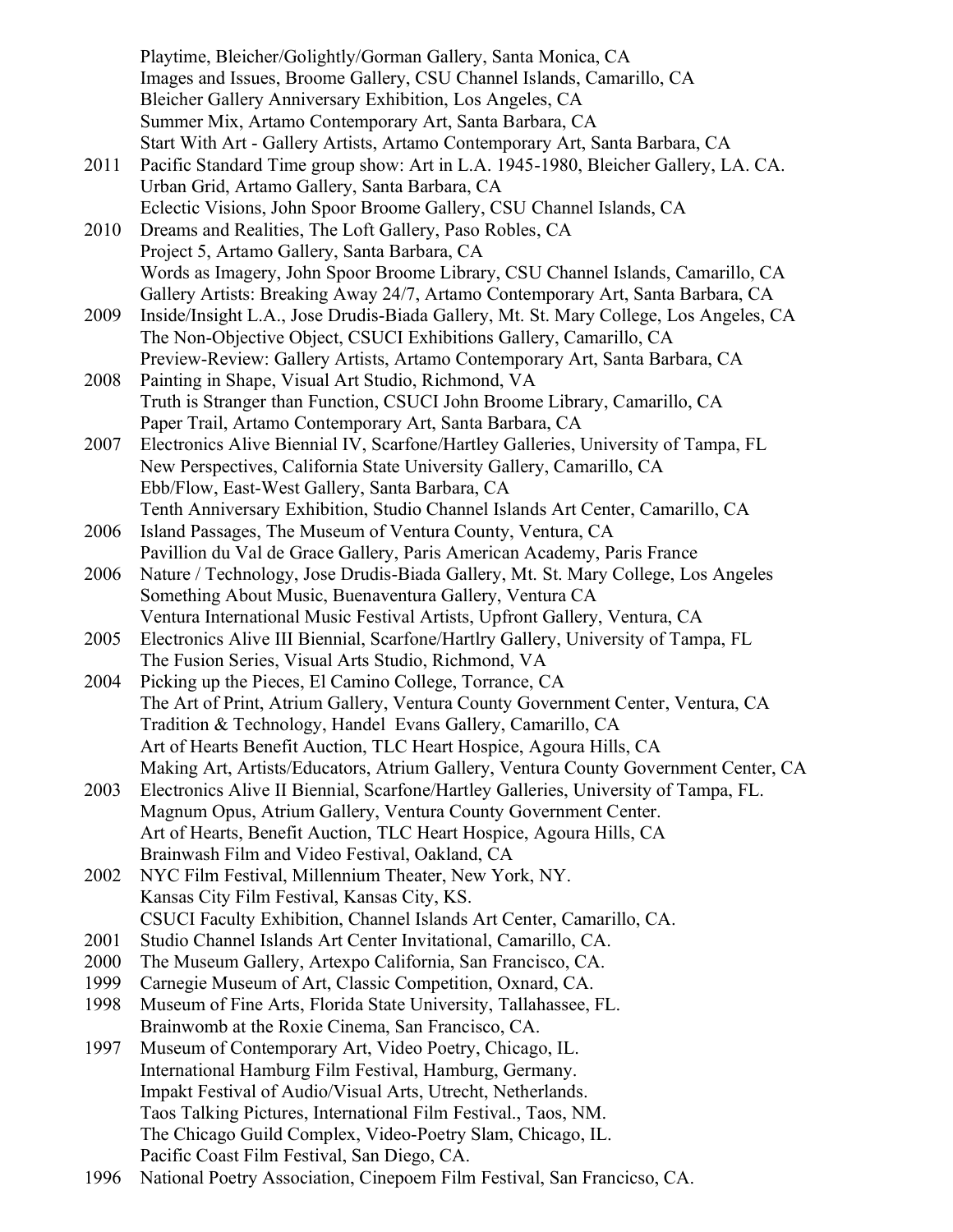Forsaken Pictures, Screening at Hollywood Moguls, Hollywood, CA. Davorzon Gallery, Represented Artists Group Show, Beverly Hills, CA Taos Talking Pictures International Film Festival, Taos, NM. CSU Northridge Gallery, Art Faculty Exhibition, Northridge, CA. 1995 Downey Museum of Art, Information Superhighway, Downey, CA. Independent Film Channel, New York, NY. Unquote Television, Philadelphia, PA. (Nationally Syndicated on 30 Channels). NYU-TV New York University, New York. Long Beach City Library Video Art Collection, Long Beach, CA. Short Attention Span Film Festival, San Francisco, CA. Weird TV. KCOP 13, Los Angeles. (Nationally Syndicated.) Natl. Poetry Association, Cine-Poetry Festival '95, San Francisco, CA. 1994 Alexandria Museum of Art, September Competition, Alexandria, LA. Cincinnati Third Annual Film Festival, University of Cincinnati, OH. Atlanta Festival of the Arts -Video Media, Union Plaza, Atlanta. Venice Art Walk, Artist's Studio Tour & Auction, Venice Family Clinic, Venice, CA. Mandalay Festival of the Arts, Las Colinas Urban Center, Dallas, TX California Exposition, California Works-New Media, Sacramento, CA L.A. Center for Photographic Studies, Annual Video Exhibition, L.A. South Beach Film Festival, Colony Theater, North Miami Beach Fl 1993 Mad River Post-Exhibitions, L.A. Artists, Santa Monica, CA. Laguna Museum of Art, Shapes of Things, Laguna Beach, CA. Nemiroff-Deutsch, Wellness Cancer Center Benefit, Santa Monica, CA. Manhattan & Paragon Cable TV. New York, NY. Mad River Post Exhibition Space, Santa Monica, CA. Venice Art Walk, Venice Family Clinic, Studio Tour & Benefit Auction, Venice, CA. Nemoroff-Deutsch Fine Arts, Gallery Artists, Santa Monica, CA. 1992 Los Angeles Center for Contemporary Art, Roughcuts, Los Angeles, CA. Laguna Museum of Art, A Night of Celebration, Laguna Beach, CA. Nemiroff-Deutch Gallery, Bizarre Art, Santa Monica, CA. Venice Art Walk, Venice Family Clinic, Studio Tour & Benefit Auction. Nemirof-Deutsch Fine Arts, Wellness Community Benefit, Santa Monica. 1991 Sherry Frumkin Gallery, Represented Artists, Santa Monica, CA. Venice Art Walk Benefit Auction, Venice family Clinic, Venice, CA. Mad River Post-Exhibitions, West Coast Artists, Santa Monica, CA. 1990 Laguna Art Museum, Novel Ideas, Laguna Beach, CA. California State University, California Still Life, Hayward, CA. Eastern Washington University, Figurative Forms, Spokane, WA. Sherry Frumkin Gallery, Gallery Collection, Santa Monica, CA. Venice Art Walk Charity Benefit Auction, Venice , CA. 1989 Virginia Miller Gallery, Represented Artists, Miami, FL. Yuma Fine Art Center, "Cosas Precosas" 1989 Annual Auction, Yuma, AZ. Boritzer/Gray Gallery, Group Exhibition, Santa Monica, CA. 1988 Virginia Miller Gallery, Represented Artists, Miami, FL. J.J. Brookings Gallery, Group Show of Gallery Artists, San Jose, CA. Yuma Fine Art Center, Cosas Precosas Annual Art Auction, Yuma, AZ. S.I.T.E., Group Exhibition, Los Angeles, CA. 1987 Merging One Gallery, Represented Artists, Santa Monica, CA. CSU Northridge Faculty Show, Encino Center Terrace, Encino, CA. Plums Contemporary Art, Glorious Summer, Fresno, CA. 1986 Fresno Metropolitan Museum, Permanent Collection, Fresno, CA Faculty Show, California State University, Northridge, CA. 1985 Stella Polaris Gallery, LAVA IV, Los Angeles, CA.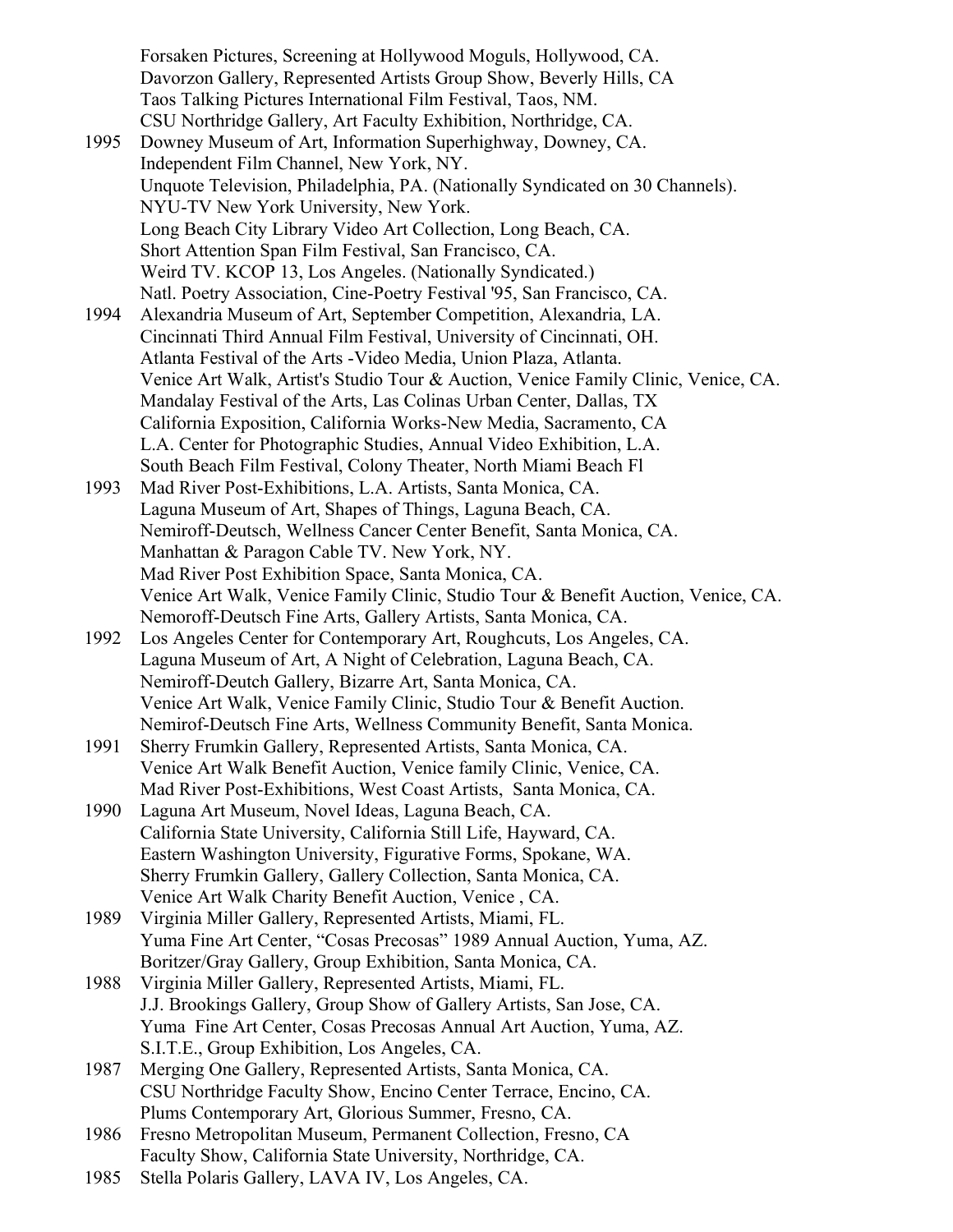- 1984 Downey Museum of Art, Expanding Geometrics, Downey, CA. L. A. Art Gallery Downtown, Sculptural Paintings, Los Angeles, CA. Gensler & Associates, Dimension and Light, Los Angeles, CA. Los Angeles Design Center, A Broad Spectrum, Los Angeles, CA. C.G. Jung Institute, Art /Soul, Los Angeles, CA. Baxter Gallery, Cal Tech Univ., Affair of the Heart, Pasadena, CA.
- 1983 Palm Springs Museum, L.A. Art Between the Freeways, CA. Laguna Beach Museum of Art, Boxed Art, Laguna Beach, CA.
- 1982 Molly Barnes Gallery, Downtown Goes Uptown, Los Angeles, CA. Laguna Beach Museum of Art, Bagged Art, Laguna Beach, CA.
- 1981 Aaron Berman Gallery, Represented Gallery Artists, New York City, NY. Foster Goldstrom Fine Arts, Group Show, San Francisco, CA. Nexus Gallery, Endings / Beginnings, Los Angeles, CA.
- 1980 Reality of Illusion, Traveling Exhibition: Denver Art Museum, Denver, CO. Fischer Gallery, Univ. of Southern California, Los Angeles, CA. Academy of Arts Gallery, Honolulu, HI. Oakland Museum of Art, Oakland, CA. University of Texas Art Museum, Austin, TX. Herbert Johnson Museum, Cornell University, Toledo, OH. Yuma Arts Center, Southwestern Invitational, Yuma, AZ.
- 1979 Galley Artists, Carter Sarkin Gallery, Los Angeles, CA California Museum of Science and Industry, Los Angeles, CA.
- 1978 Anderson Marsh Gallery, St. Petersburg, FL. Florida Gulf Coast Art Center, Belleair FL. Marietta College Gallery, Marietta National, Marietta, OH. Burbank Fine Art Federation, Annual Exhibition, Burbank, CA.
- 1977 Jacksonville Art Museum, New Floridians, Jacksonville, FL. Scottsdale Center for Arts, Arizona National, Scottsdale, AZ. Jacksonville Civic Center, "Southeastern Regional," Jacksonville, FL.
- 1976 Palais des Congres, Porte Maillot, Paris, "American Painters in Paris," France. Society of the Four Arts, Contemporary American Painting, Palm Beach, FL.

# BIBLIOGRAPHY (Articles and Reviews)

- 2020 Barcio, Phillip. On Abstract Illusionism Taking Reality Out of Illusion, *Widewalls*, May 24. Lloyd, Leslie. Below the Surface, Exhibition Catalog, CSU Channel Islands, Camarillo, CA Schomaker, Kristine. Celebrating Artists: A Photo Essay, *Art and Cake*, Los Angeles, CA
- 2019 Ross, Karrie, ed., Through the Eyes of Artists: Artist, Art & Story: A Moment in 2018.
- 2018 BG Art Dealings (pub.), Jack Reilly Eros, Love and Myth, Exhibition Catalog (10 color repros) Williams, Owen. NSB Style in the 70s. Smyrna Life Magazine, Sept./Oct. issue, P18
- 2017 Piepho, Ron. Forgotton Beauty, *Palm Springs Art Magazine*, pp. 68-71 (4 color repros) Villero, Joselito. Boundless Imagination-Abstraction Remixed, *The Desert Review*, Mar 4. Derrick, Andy. Behind the Canvas Interview: Jack Reilly. ArtSquare Academy, Online June 2.
- 2016 Calder, Diane. Jack Reilly at California Museum of Art, *LA Artscene*, Nov, p.24 (B&W repro) Ross, Carrie, ed., Our Ever Changing World: Artists, Art & Story, Los Angeles, Be It Now Publishing pp. 43-44 (b&w repro).
	- Flans, Robyn. Changes Underway at Museum, *Ventura County Star*, Sept 9. (color repo.)
- 2014 Aushenker, Michael. The Wandering Curator, *The Arognaut,* Aug. 6. (color repro).
- 2013 Wycoff, Mark. Jack Reilly Exhibition, *Ventura County Star,* Time-Out p ( b&w repro) Barlow, Marya Jones. Artist Guided by Universality of Art, *Channel Mag*., Spring, P36 Fusaro, Laurie. Barnes to Bring NYC pizazz to WLAC. Culver City News, April 18.
- 2012 Harnish, Tracey. Jack Reilly at Bleicher Gallery, *Artweek L.A.,* Vol. 6, Jan. 30. Art Program Chair Featured in Getty Sponsored Exhibition, *Fillmore Gazette*, Feb 17 Bush, Bill. And Creation Makes Three, *Huffington Post*, Nov 5, (color repro)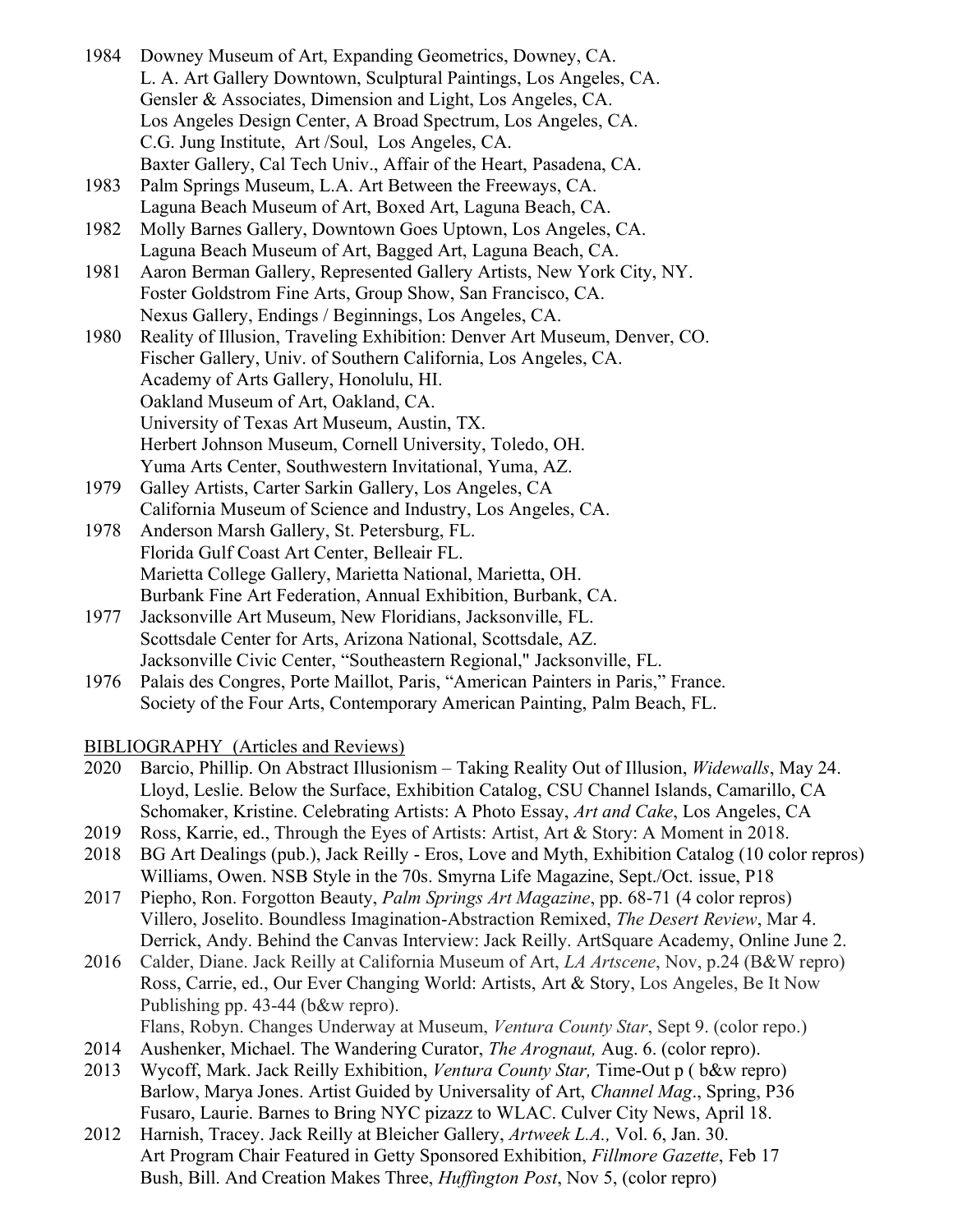Harnish, Tracey. 13 Questions for Jack Reilly: Interview, A*rtweek L.A.* Vol 66, March 7 Costache, Irina & Kabitza, Anette. The Basic Object catalog, Belicher Gallery, Los Angeles, CA

- 2011 Barlow, Zeke. Eyesore to Artwork, *Ventura County Star,* Sept. 15, pp. cover, 2A. Putnam, Lori. The Art of Teaching, *The Channel Magazine*, pp. 21-22, June, Vol 15. King, Grier. Professional Art in Napa Gallery, *CI View*, Oct 19
- 2010 Who's Who in American Art, *Marquis Publishers* LLC,. New Providence NJ Cowden More, Jane. CI Opens New Studio, *Ventura County Star*, Oct 26, p Barlow, Zeke. Mastering the Zen, *Ventura County Star*. Nov. 9, pp.Cover Story & 2 Putnam, Lori. A Laboratory for the Arts, *The Channel Magazine*. Vol 14pp.18-19
- 2009 Wills, Heather. Jack Reilly's 3.5, *CI View*, Dec 17, (Color Reproduction). Scholari, James. A Study in Contrasts, *VC Reporter*, P.17 , July 2. (b&w reproduction).
- 2008 Woodard, Josef. Where Leafage Meets Geometries Jack Reilly's show Poses Riddles and Mixes References, *Santa Barbara News Press*, Feb 1, (2 color reproductions).
- 2008 Comingore, Aly. Three reasons why Jack Reilly's Art in Shape Makes Math Fun, *Santa Barbara Independent*, January 24, (color reproduction). Granata, Donna. *History is Now*, Exhibition catalog, (color reproduction) P. 33 Barnes, Molly. *Art News*, Interview on KCSN Radio, Northridge/Los Angeles, Dec. 7.
- 2007 Singer, Matthew. California Thinkin'. *V.C. Reporter*, Dec. 20, P. 15 Katz, Matt. The Fine Art of Community, *Ventana Monthly*, July. P. 22 (color repro.) Barkan, Andrea. Local Spotlight. *Ventura County Star*, July 12, P. 17 (color repro). Millnar, Lynda. The Ebb/Flow of Santa Barbara Surfdom, *Motecito Journal*, July 5.
- 2006 White, Jessica. Island Passages, *VC Life and Style*, pp 39, 40, 45 (color reproduction). Costache, Irina. *Nature and/or Technology*, Exhibition Catalog. Mount St Mary's College, Los Angeles, CA (b&W reproduction).
	- Who's Who in American Art, 2007-2008 ed.
- 2005 Dunbier, Lonnie (Editor). *The Artists Bluebook*, Ask Art Inc.
- 2004 McGowan, Alison C. (editor). *Who's Who in American* Art, 25th edition.
- 2003 Woodard, Josef. Jack Reilly A Natural Connection, *Los Angeles Times*, Oct. 30. Milant, Joanne. Electronics Alive: National Digital Artists, *Tampa Tribune*, Feb.9, P.12. Llamas, Victor. Jack Reilly Fusing the Parts-Seamless, *Ventura College Press*. Klampe, Michelle. Media Arts Festival, *Ventura County Star,* Nov. 14.
- 2002 Woodard, Josef. Jack Reilly: A Wild Ride Through Art History, *LA Times*, Arts Sect, Oct.10. Butler, Robert. Jubilee Fills Screen," *Kansas City Star*, April 12. Bently, Amy. Art Program Incorporates Latest Technology, *Ventura Star*. Aug. 16
- 2001 Mitchell, Kathleen. Of Love and Technology, Ventura County Reporter, P.28, (Color Repro). Klempe, Michele. Professor Marries Art and Education, *Ventura County Star*, Dec 24, Cover (Color Reproduction).
- 2000 Netherby, Jenifer. CSUN's Animation Program Drawing Students, San *Fernando Valley Business Journal* Cover, p.7
- 1999 Woodard, Josef. Palette of Artists, *Los Angeles Times*, Metro Section: Ventura County, Aug29. McNary Dave. Studio Drawing Flood of Hopefuls, *Daily News*, Money/Careers, Aug 9, P.1-3. Jackson, Wendy. The Long and Short of Shorts, *Animation Magazine*, June, P. 38.
- 1998 Gelhaus, Steve. Festival to Showcase Range of Styles, @csun.edu, April
- 1997 Wees. William. Video Poetry, *Impact 97 Catalogus*, Utrecht, Holland, Netherlands, pp. 16, 80. Holthusen, Jon. *Digital Videos Flackern, bis Sie Leuchten*, Kurzfilm Der Katalog, Hamburg, Germany, p.172 (b&w Reproduction).
- 1996 Woodard, Josef. Art Review: Faculty Showing*, Los Angeles Times*, Valley Calendar, Sept. 26, p 6. Knee, Adam. In and Out of Production, *The Independent*, Vol 19,p. 40. Hardy, Ernest, Filmmakers United, *L.A. WEEKLY*, March 1-7, p.54
- 1995 Aguilar, George, The Best in American Short Video, National Poetry Assoc. Catalog, p.
- 1994 Fowler, James. Experimenting in the Art of Video, *Los Angeles Times*, Ent. News, Dec 2, p 11. Clifton, Leigh Ann. Art Auction Benefits Children, *Artweek*,Vol. 25, June 9, p.2 Arts Festival of Atlanta, *The Atlanta Journal*, Sept. 21, p 13.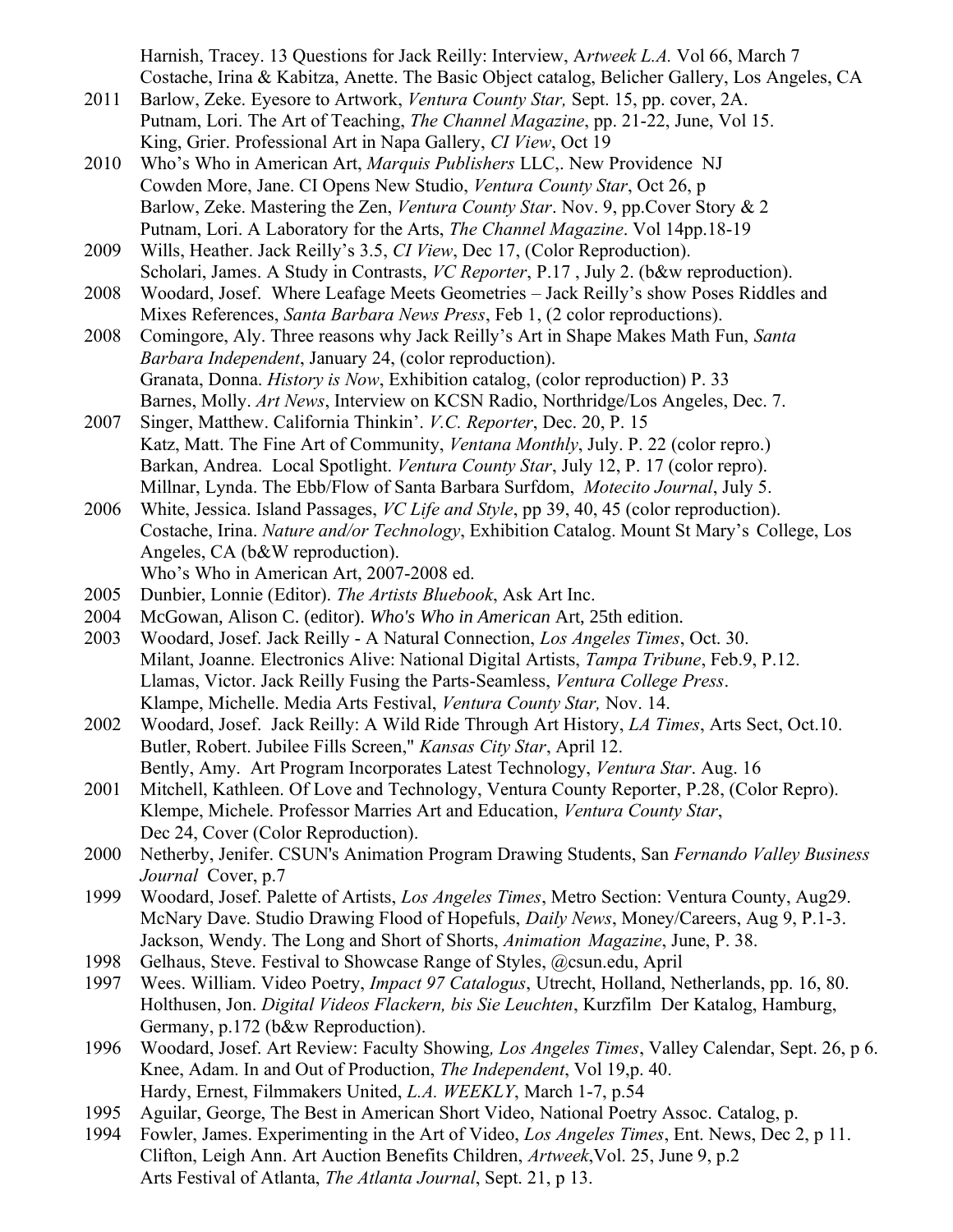Story, Alice B. Alexandria Museum of Art: September Competition, *Alexandria Daily*, Alexandria, LA . Sept 10. Sec.c, p. 2.

- 1993 Deutsch, Alexis. Interview with Jack Reilly, Los Angeles, CA, Newsletter, Fall pp. (B&W Repro). Jurey, Mark. *Introduction to Art Processes*, Dubuque, IA: Kendall Hunt Pub, P.54 (B&W Repro).
- 1992 Everly Alan. Art Heals, The Argonaut, Los Angeles, CA, May 20, p. 21.
- Clark, Laurie. *Video Gives Art a New Look*, The Daily Sundial CSU Northridge Oct. 10, p.6.
- 1991 Art Walk Artists *The Good Life*, Venice CA, May 27, p. 11.
- 1989 Donahue, Marlena. Jack Reilly Exhibition, *Los Angeles Times*, Nov. 20, p. F-20. (B&W Repro). Jones, Nancy Ann. Historical Inertia, *Artweek*, Dec.7, p.15 (B&W Repro). Wells, Elenor. Jack Reilly, *Artscene*, Nov., pp.21-22 (B&W Repro). Snow, Shawna. The Fugue, A Public Work in the Making*, Los Angeles Times*, Oct. 1, Part 4, p. 8. Chesterfield, Mary. Bold Strokes, *Los Angeles Magazine*, Aug. p. 28, (Color Repro).
- 1988 Marrow, Marva. *Inside the L.A. Artist*, Salt Lake City, UT. Peregine Smith Books. p. 78. (Color Repro). Krantz, Les. *New York Art Review*, Chicago, IL, American Reference pp. 1032,1058, 1063, (Color Repro). Riquelme, Kathleen. Space Uplifting, *Designers West Magazine*, March p.120 (Color Repro).
- 1987 Hale, David. Glorious Summer, *Fresno Bee*, August,(B&W Repro.)
- 1986 Baker, Kenneth. L.A. Art Scene Through Video Eyes, *San Francisco Chronicle*, March 14, p. 81. 1985 Lucie-Smith, Edward. *American Art Now*, New York: Wlliam Morrow Pub., pp. 139-140, (Color Repro) Gardner, Colin. Jack Reilly Exhibit Review, *Los Angeles Times*, October 4, Part IV, p. 12 (B&W Repro).
- 1985 Cygleman, Adele. Peoplescape Jack Reilly, *Los Angeles Magazine*. Dec., p. 22, (B&W Repro). Krantz, Les. *American Artists: An Illustrated Survey of Leading Contemporaries*, Chicago, IL, Krantz Co. Publishers, p. 266 Turner, Michael. L.A. Connection: Interview, KCSN Radio, Los Angeles, CA, Sept, 14. Kugleman, Jay. Poetic License - Jack Reilly, Interview, KPFK Radio, Los Angeles, CA Barnes, Molly. Art and Spirituality, Group W Cable TV. Nov. 17. L.A. CA.
- 1984 Blumberg, Mark. Geometry Versus Intuition, *Artweek*, February 11, p.4, (B&W Repro). Landa, Robin. *An Introduction to Design*, New York: Prentis Hall, p. 21, (B&W Repro). Figuera, David. Art Gets Into Shape(s) in Museum, *Downey Daily Signal*, Jan 20, p. 6, (B&W Repro).
- 1983 Wilson, William. Gallery Review Jack Reilly, *Los Angeles Times* November 18, Part IV, p. 2. Grossman, Stephen, Dynamically Opposing Forces, *Artweek* November 19, p. 3 (B&W Repro). La Palma, Marina. Artscan, *Images and Issues Magazine*, Nov.-Dec., pp. 9,54, (Color Repro). Plake, Katherine. Downtown L.A. Between the Freeways, *Palm Springs Museum*, P.20, (B&W Repro).
- 1982 Miro, Marsha. Exhibition Review Jack Reilly, *Detroit Free Press*, June 13, p. 8-B. Weiner, Judith. Reilly Exhibition: Art About Art, *Detroit Business Gazette*, June 6, p. D-6, (B&W Rep). Abatt, Corinne. Exhibition Review - Jack Reilly, *Bloomfield Eccentric*, June 24, (B&W Repro). Watkins, Eileen. Heroic Lyricism, *N.J. Star Ledger*, May 16,Sect.4.p.11. Who's Who In American Art :15th Edition, Oldsmar, FL, R. R. Bowker. Geran, Monica. Private and Personal, *Interior Design Magazine*, Oct, pp. Cover, 180, (Color Repro)
- 1981 Jacobsen, Linda. Review: Jack Reilly, *Arts Magazine*, December. p. 6 Pincus, Robert L. Gallery Review: Jack Reilly, *Los Angeles Times*, Nov. 20, Part IV. p. (B&W Repro) Young, Joseph. Jack Reilly, *Phoenix Magazine*, February p.56, (B&W Repro). Jacobsen, Linda. Two-Dimensional Reliefs, *Artweek*, November 20, p. 5 (B&W Repro). Harding, Robert. New York Exhibitions - Jack Reilly, *New York Artworld*, May-June, Vol. 5, p. 9. Torchia, Richard. Reality of Illusion, *Ohio Arts Journal*, April. Bernstein, Laura & Keeney, Jill. Surfin' Safari Revisited, *New West*, May, p. 96.

1980 Blaine, Michael. Complexities of Illusion, *Artweek*, May, p.4. Wilson, William. Exhibition Review - Jack Reilly, *Los Angeles Times*, May 16, p.8 Artforum, April, (Color Reproduction) p. 105. Cohen, Edie. California Contemporary, *Interior Design Magazine,* Jan. p. 272, (Color Repro). Wilson, Maggie. Abstract Illusion Painter, *Arizona Republic*, December 3, p. 12, (B&W Repro).

- 1980 Barrack, Mark. Gallery Glimpses Jack Reilly, *Arizona Business Gazette*, De.c 29, Sect. A, p. 8.
- 1979 Brewer, Donald. *Reality of Illusion*, Denver Art Museum Catalog, pp. 18, 28, 109, Munchnic, Suzanne. Review: Jack Reilly, *Los Angeles Times*, May 4, Part IV, p. 4.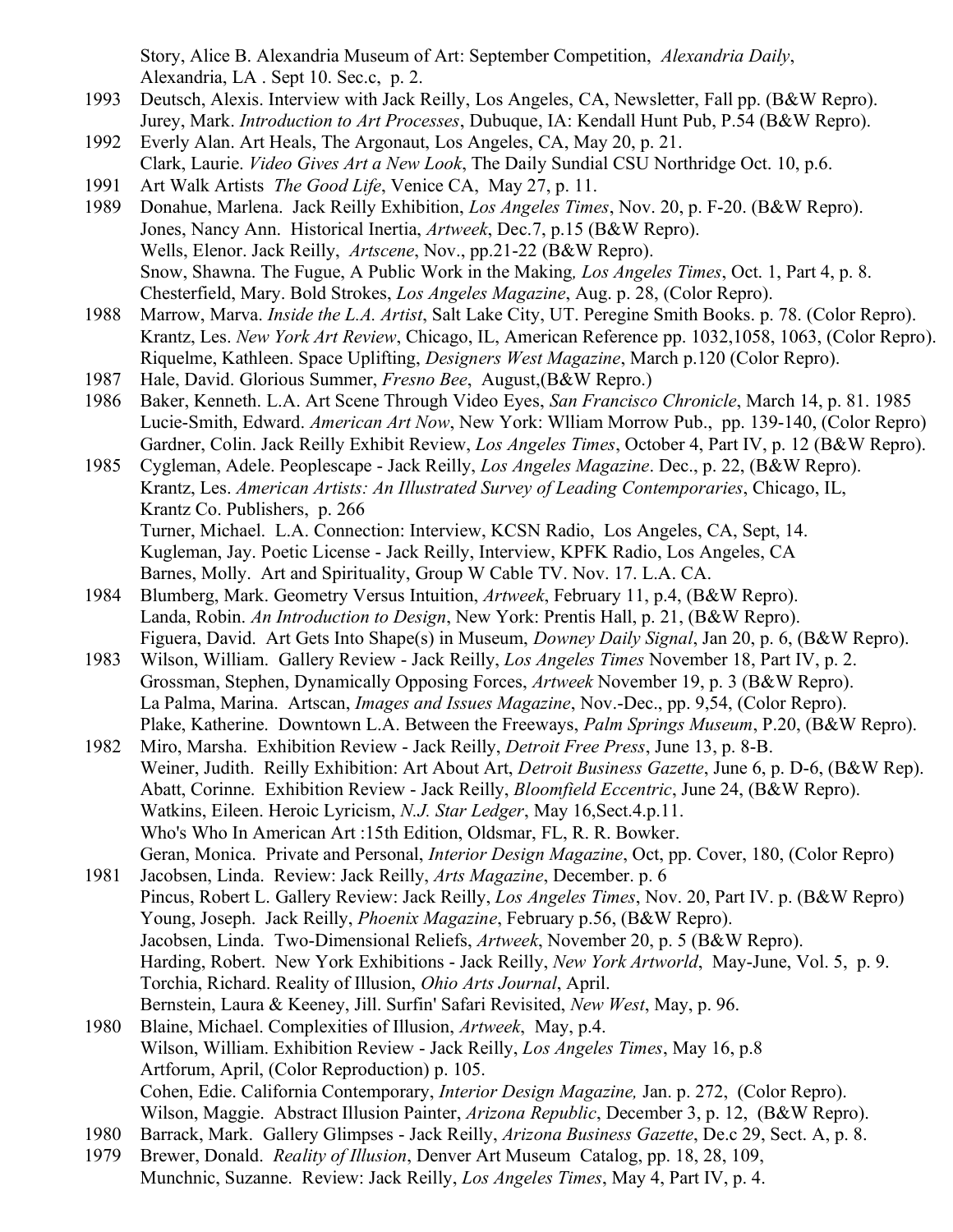*Artforum*, New York, NY. April, p. 84, (Color Reproduction).

- 1978 Benbow, Charles. Artists Display Ordinary to Extraordinary, *St. Petersburg Times*, Oct, (B&W Repro). Bishop, Harris. Marietta National, Marietta College Exhibiton Catalog, April, p. 9 (Color Repro). Velders, Lisa. Color, Crowds Splash Belleair Bluffs, *Clearwater Sun*, Oct. 30, p.2A
- 1977 Museum Review. New Floridians, *Jacksonville Journal*, Art Section, p. 3 Dempsey, Bruce. New Floridians, *Art Museum of Jacksonville* Catalog Pub., p.13 (B&W Repro)
- 1976 Billere, Philippe. *American Painters in Paris*, CIP Publications, Paris, p. 14.

### AWARDS AND HONORS

- 2011 Award of Distinguished Contributions to the Regional Arts, Ventura Arts Council, CA.
- 2006 Commissioned Painting for City of Ventura Music Festival, Ventura, CA.
- 2005 Research and Instructional Development Grant Award, California State University, CI.
- 2001 Bautzer Advancement Award, California State University System.
- 1999 Carnegie Art Museum, Oxnard, CA, Three-Dimensional Art Award.
- 1996 Award of Merit, California Works New Media, California Exposition, Sacramento, CA.
- 1994 Alexandria Museum of Art International Exhibition, Alexandria, LA, Best of Show award selected by Lowery Stokes Sims, Associate Curator of 20th Century Art, MOMA, NY.
- 1991 Public Art Commission, American Airlines, Los Angeles International Airport.
- 1989 County of San Diego Public Arts Council, Site Specific Commission.
- 1981 Arizona Commission on the Arts Grant (ACA).
- 1980 National Endowment for the Arts Grant (NEA)

#### SELECTED PUBLIC COLLECTIONS

American Airlines, Los Angeles Intl. Airport, CA Atlantic Richfield /ARCO Corporation, Chicago, Atlantic Richfield /ARCO Corporation, Los Angeles Arizona Western College, Yuma, AZ Besteel Corporation, Industry, CA California State University Channel Islands, Camarillo, CA Cedar-Sinai Medical Center, Los Angeles, CA County of San Diego, Health Services Complex, CA Fredrick Weisman Foundation, Los Angeles, CA Fresno Metropolitan Museum of Art, History and Science, CA Verizon Corporation, Los Angeles, CA Hacienda Tax Associates, Hacienda Heights, CA Nelson Fine Arts Center, ASU, Tempe, AZ MGM Pictures - Polygram Television, Los Angeles, CA Oakland Museum of Art, Oakland, CA PEPSICO/CPK, Pasadena, CA. Republic Bank, Dallas/Ft. Worth, TX Sakowitz Corporation, Scottsdale, AZ Santa Monica College, Academy of Art & Technology, CA Sierra Federal Savings and Loan, Beverly Hills, CA Triton Museum of Art, Santa Clara, CA Typecraft Corporation, Pasadena, CA

# SELECTED PRIVATE COLLECTIONS

Adler, Dr. Donald. Beverly Hills, CA Almand, Paul. Los Angeles, CA Alschuler, Evelyn. Beverly Hills, CA Appel, William & Susan, Encino, CA Authier, Gavin, Los Angeles, CA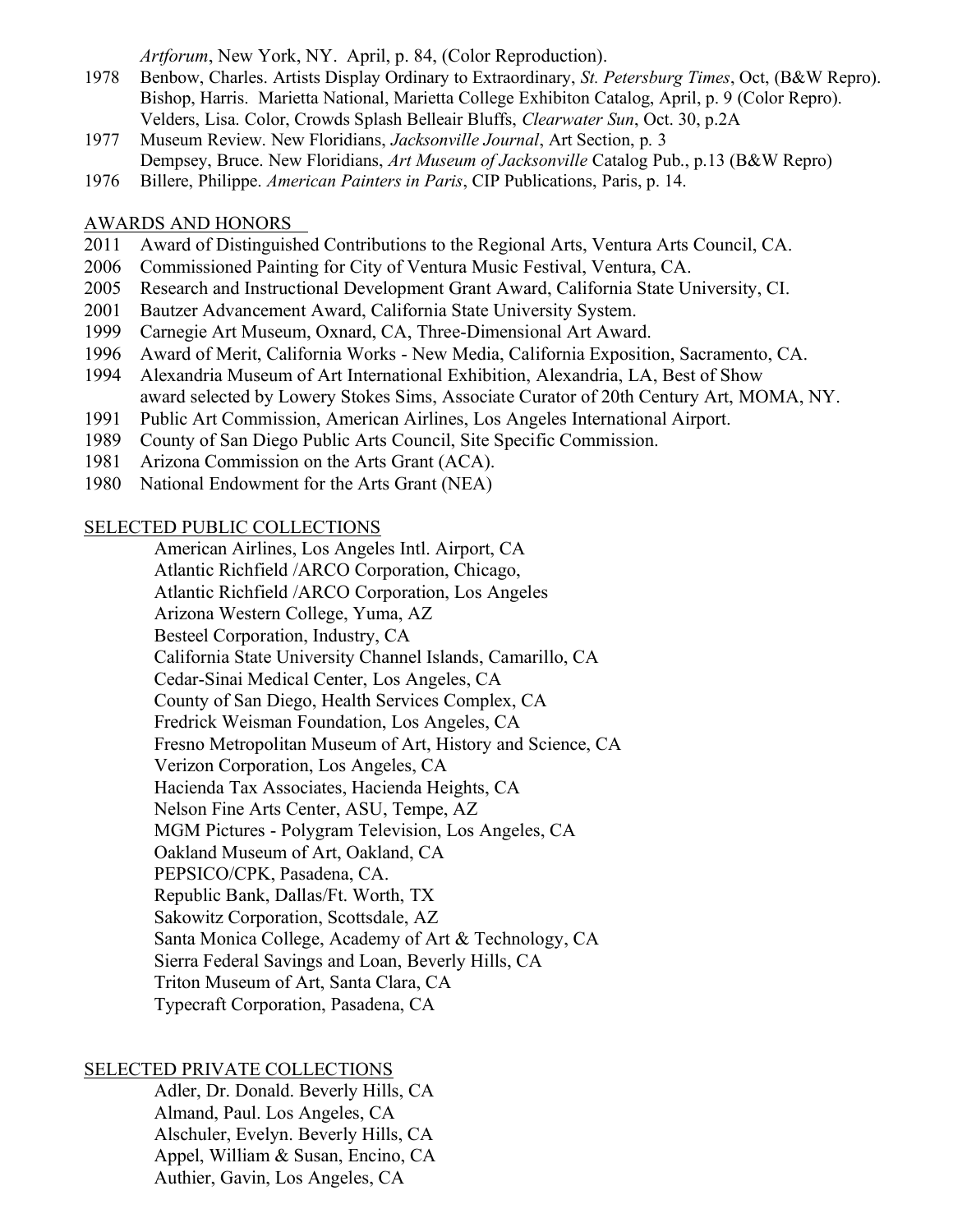Bar, Geoffery. Beverly Hills, CA Barnes, Molly. Beverly Hills, CA Beckstead, Dr. Paul & Denise. Malibu, CA Berman, Aaron. New York, NY Blank, Marilyn. Beverly Hills, CA Bleger, Dr. Michael. Beverly Hills, CA Bleicher, Om Nvon. Los Angeles, CA Blumfield, Rho, Los Angeles, CA Brewer, Donald & Polly. Fresno, CA Butler, Marilyn. Scottsdale, AZ Carlson, Dr. Dortothy. Bellview, WA Caturani, Peter. New York, NY Chesne, Robert & Denise, Los Angeles, CA Cockrell, Ross, Los Angeles, CA Cognata Richard, San Francisco, CA Cosgrove, John. Los Angeles, CA Davis, Gene. Sherman Oaks, CA Davis, Jackie. Malibu, CA Den, Arnold. San Francisco, CA Deutsch, Harold. Los Angeles, CA Dick, Shelia. Beverly Hills, CA Duris, Maureen, Esq, Santa Barbara, CA Edwards, Don. Ojai, CA Eagle, William & Sharon, Los Angeles, CA Ellman, Michael & Jerri. Beverly Hlls, CA Entin, David. Malibu, CA Fellman, Marti. Marina Del Rey, CA Fields, Donna. Beverly Hills, CA Freedman, Dr. Stephen. Encino, CA Freidman, Jerald. Beverly Hills, CA Frumanski, Matthew & Monica, Ventura, CA Galloway, William. Seminole, FL Gilderman, Brad. Sheman Oaks, CA Glassman, Dr. Harry. Beverly Hills, CA Goldstrom, Foster. New York, NY Goodman, Ronald & Rachelle. Los Angeles Gordon, Peter. Los Angeles, CA Hindin, Tod & Marion. Bel Air, CA Horwitz, David. Los Angeles, CA Howard, Noel. Los Angeles, CA Isenberg, Michelle. Los Angeles, CA Jacobson, Barbara. Westin, MA Javadizadeh, Nusheen. Las Vegas, NV Jensen, Karin. Ventura, CA Jurey, Mark & Deborah, Templeton, CA Kaye, Alan & Michelle. Beverly Hills, CA Katson, Stuart & Cheryl. Lahaina, HI Kikuchi, Megumi. Redondo Beach, CA Kline, Dr. Arnold. Los Angeles, CA Knuttson, Anders, New York, NY Kolpack, Dr. Marvin. Beverly Hills, CA Koplin, Marti. Los Angeles, CA Krasne, Nancy. Los Angeles, CA Krisel, Marcella. Bel Air, CA Landau, Sharon. Beverly Hills, CA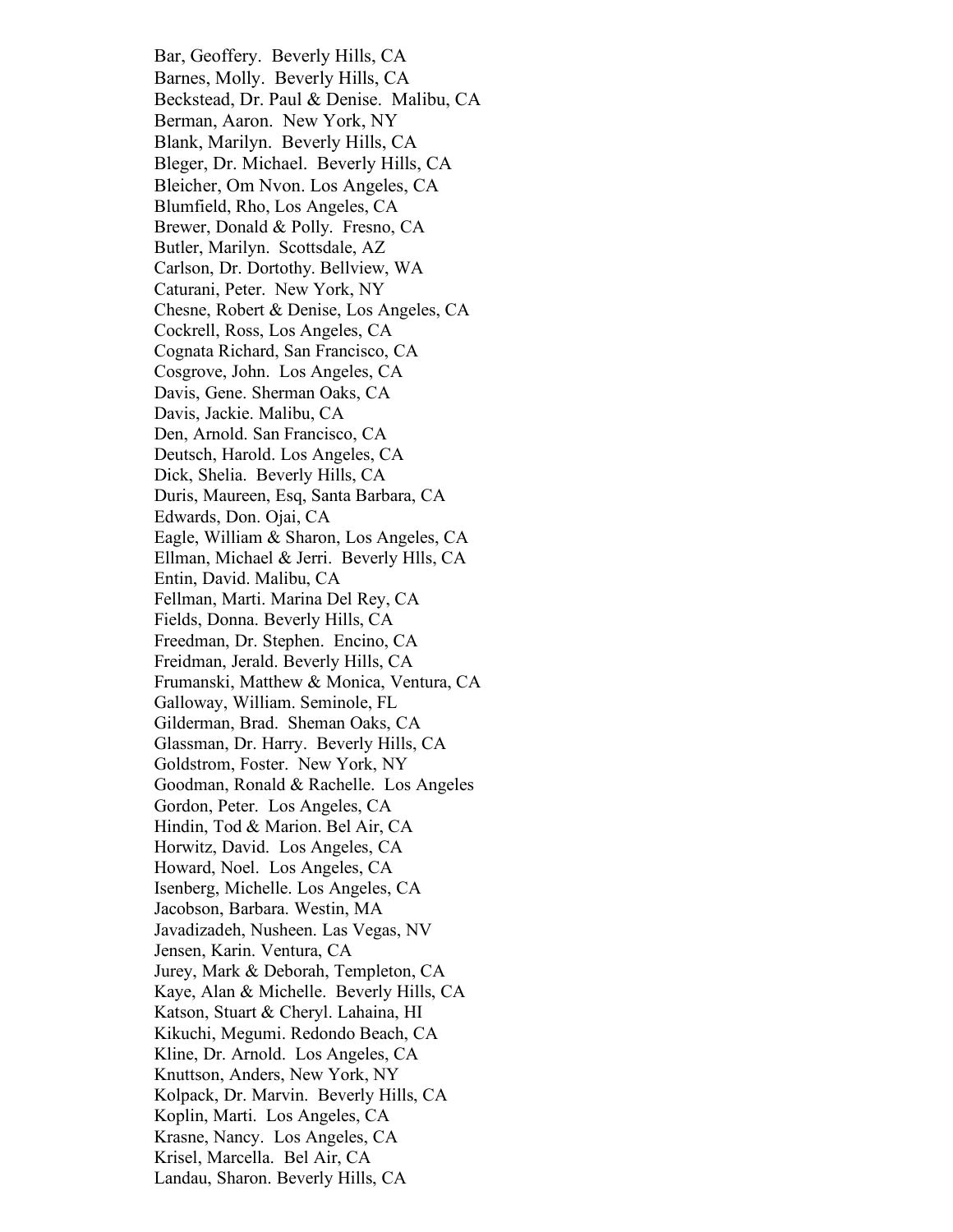Mainstain, Peter. Tarzana, CA Marti, Jill. Los Angeles, CA Marwawa, Deep. Dubai, United Arab Emirates Marzell, Stuart and Arlene. Hacienda Heights, CA Martin, Steve. Beverly Hills, CA Matjas, Luke, Thousand Oaks, CA Matsumoto, June. Beverly Hills, CA Melnick, Daniel. Los Angeles, CA Mohr, Jack & Monica. Santa Barbara, CA Montogemery, Harry. Pasadena, CA Moylan, Dr. Christopher. Lahaina, HI Nemiroff, Mumsey. Beverly Hills, CA Narmer, Norman. Los Angeles, CA Norris, Joan. Beverly Hills, CA Pao, George, Los Angeles, CA Pedalaborde, Dianne, New York, NY Perry, Kenneth, Long Beach, CA Piepho, Rob, Palm Springs, CA Priesman, Fran. Los Angeles, CA Robinson, Mrs. Edward G. Beverly Hills, CA Rosen, Lois. Los Angeles, CA Rosenberg, Kyle. La Canada, CA Sakharoff, Albert & Micheline. Ventura, CA Sakikabara, Yutaka. Tokyo, Japan Shalsky, Judi. West Hollywood, CA Shore, Evie. Beverly Hills, CA Shore, Margie. Pacific Palisades, CA Sidney, George. Los Angeles, CA Singer, Noell. Hollywood, CA Smith, Larry. Los Angeles, CA Sterling, Morton & Ellen. Marina del Rey, CA Stern, Robert Los Angeles, CA Sullivan, Linda. Encino, CA Swartzblatt, Gary & Monica. Beverly Hills, CA Symes, Anette. Los Angeles, CA Tesser, Arthur & Nancy, Encino, CA Travers, Jim & Francine. Beverly Hills, CA Treves, Nance & Sarah. Tarzana, CA Van Note, Mark. Walpole, NH Vaughn, Stephan. Los Angeles, CA Waite, Ralph. Los Angeles/Palm Springs, CA Wilder, Jack & Annie. Lahaina, HI Williams, Randolph. Los Angeles, CA Wurlitzer, Fred. Burlingame, CA Zafman, Deborah. Montclair, NJ Zafman, Norman. Beverly Hills, CA Zetlin, Carol. Encino, CA Ziman, Helene. Los Angeles, CA Zussman, David & Linda. Bel Air, CA

### EDUCATION

1978 MFA, 1976 BFA Florida State University, Tallahassee, FL 1974 AA Daytona State College, Daytona, FL 1973 Paris American Academy, Paris, France